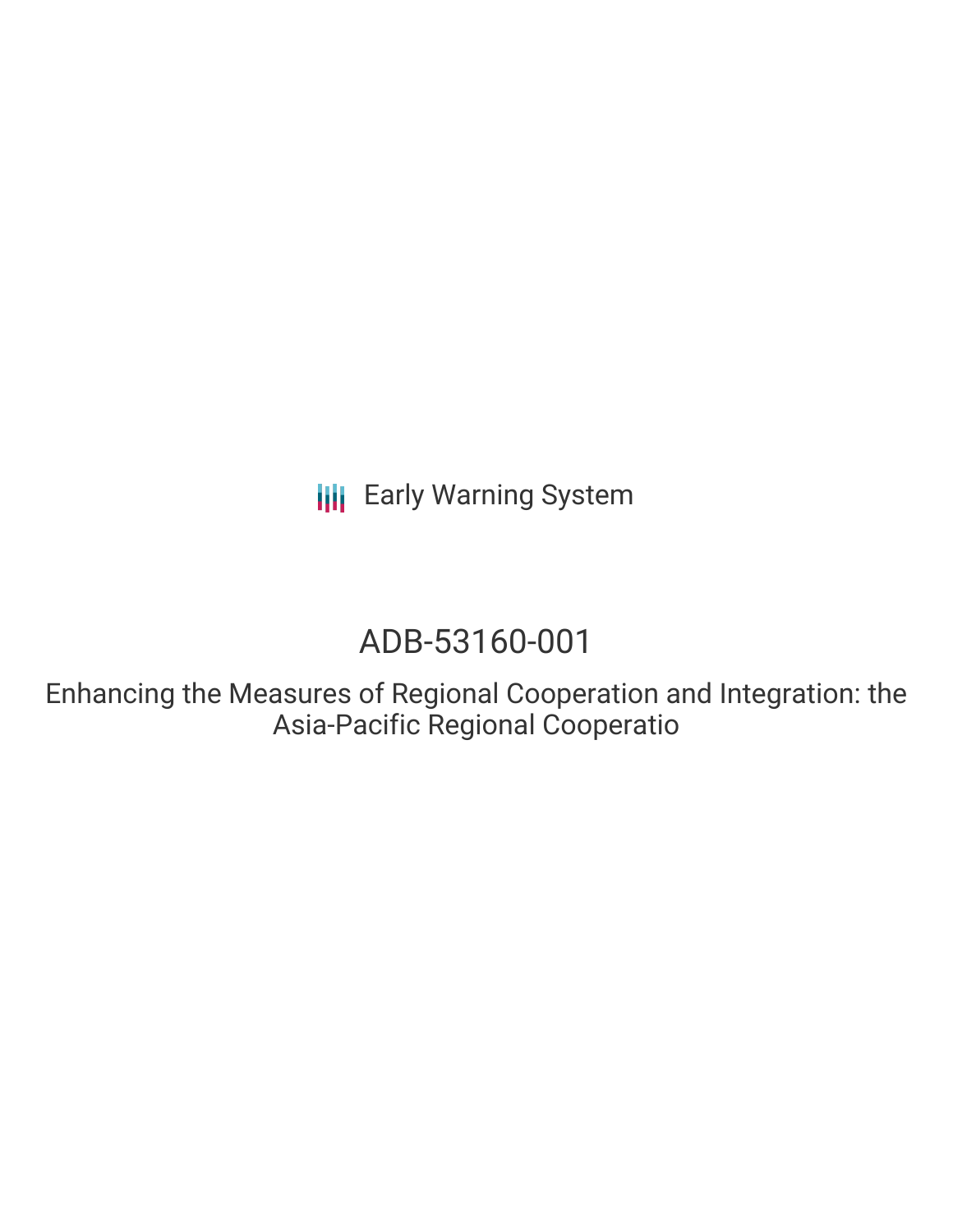

#### Early Warning System Enhancing the Measures of Regional Cooperation and Integration: the Asia-Pacific Regional Cooperatio ADB-53160-001

#### **Quick Facts**

| <b>Financial Institutions</b>  | Asian Development Bank (ADB)           |
|--------------------------------|----------------------------------------|
| <b>Status</b>                  | Proposed                               |
| <b>Bank Risk Rating</b>        |                                        |
| <b>Sectors</b>                 | Finance, Industry and Trade, Transport |
| <b>Investment Type(s)</b>      | Grant                                  |
| <b>Investment Amount (USD)</b> | $$0.75$ million                        |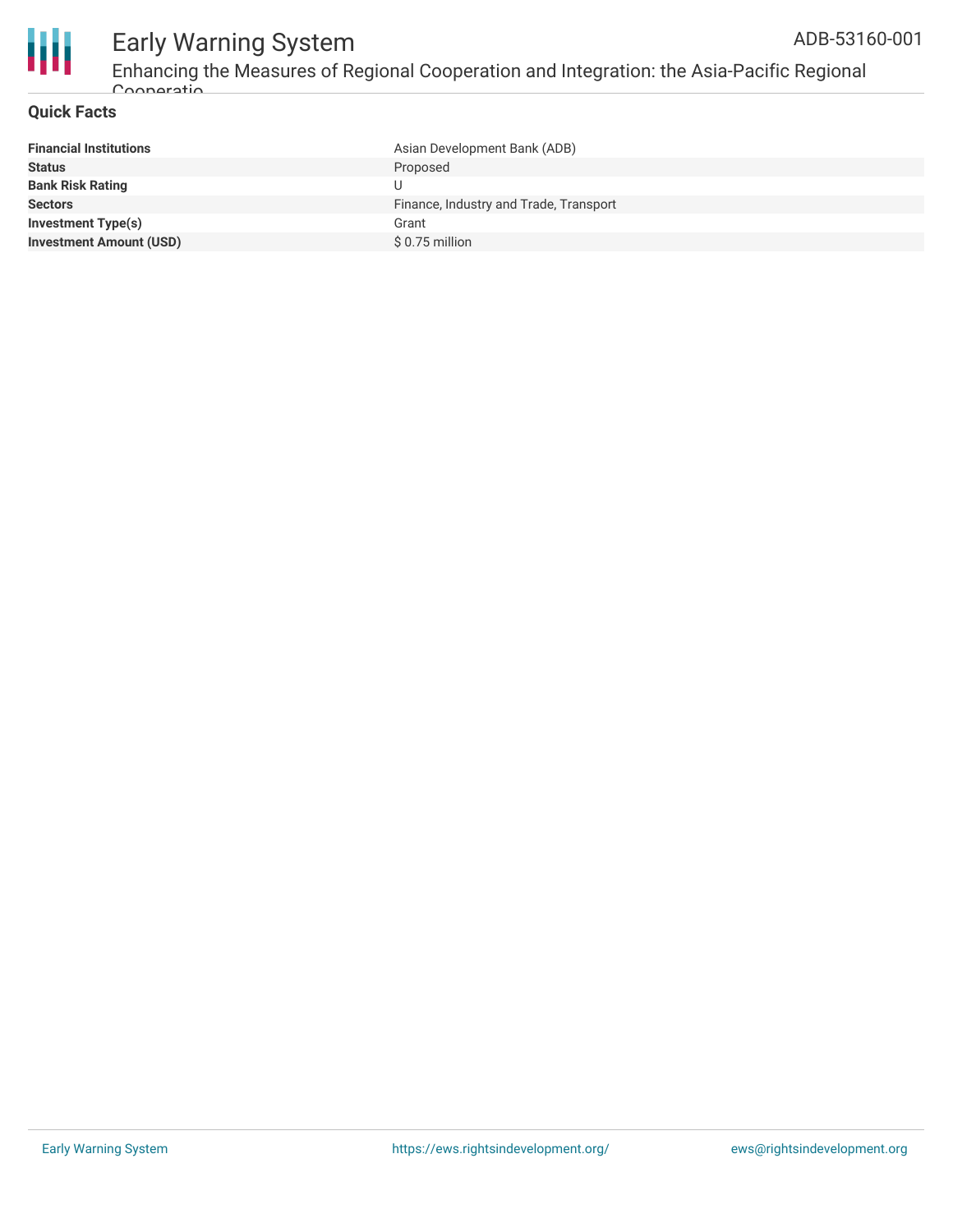

### **Project Description**

According to the bank website, "the proposed knowledge and technical assistance (TA) will support ADB's mandate to promote regional cooperation and integration (RCI) by maintaining and improving the ADB Asia-Pacific Regional Cooperation and integration Index (ARCII). The TA also aims to utilize ARCII to provide evidence-based, in-depth analysis of the impact of RCI for sustainable development, and promote its use by ADB developing member countries (DMCs) and at ADB for RCI-related policy and investment planning."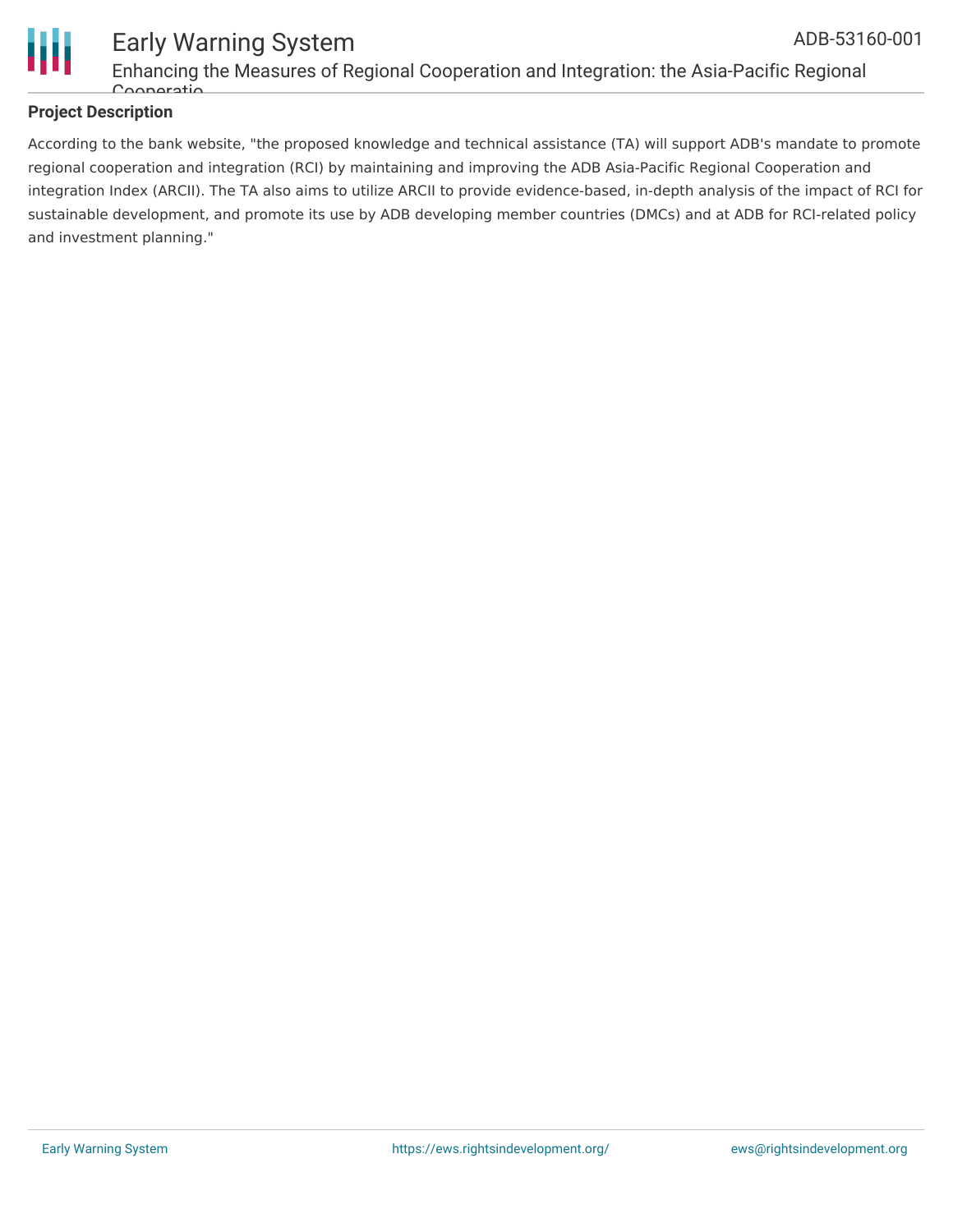

# Early Warning System

### **Investment Description**

Asian Development Bank (ADB)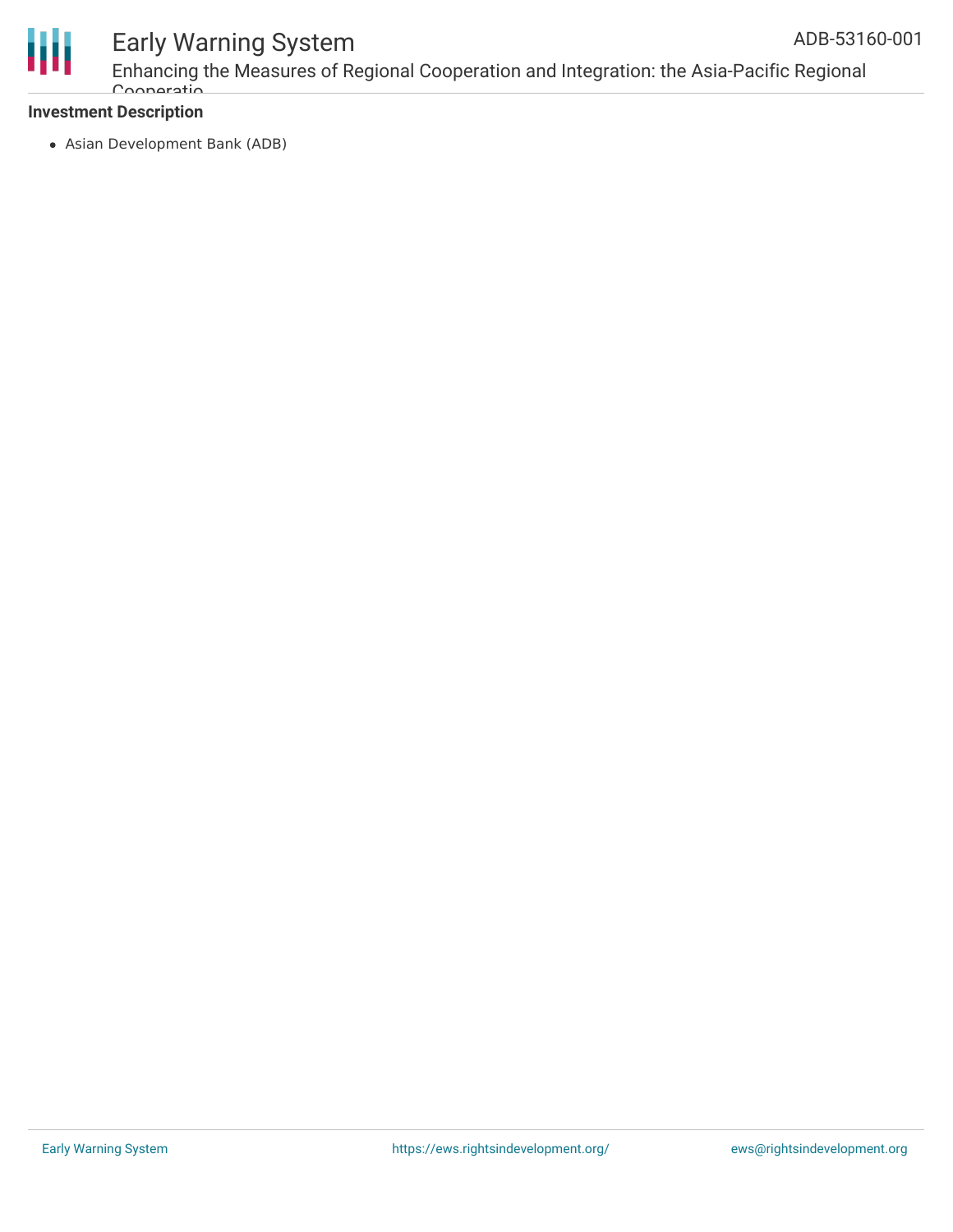

#### Early Warning System Enhancing the Measures of Regional Cooperation and Integration: the Asia-Pacific Regional Cooperation ADB-53160-001

Responsible ADB Officer Kim, Kijin Responsible ADB Department Economic Research and Regional Cooperation Department Responsible ADB Division ERCI Executing Agencies Asian Development Bank 6 ADB Avenue, Mandaluyong City 1550, Philippines

#### **ACCOUNTABILITY MECHANISM OF ADB**

The Accountability Mechanism is an independent complaint mechanism and fact-finding body for people who believe they are likely to be, or have been, adversely affected by an Asian Development Bank-financed project. If you submit a complaint to the Accountability Mechanism, they may investigate to assess whether the Asian Development Bank is following its own policies and procedures for preventing harm to people or the environment. You can learn more about the Accountability Mechanism and how to file a complaint at: http://www.adb.org/site/accountability-mechanism/main